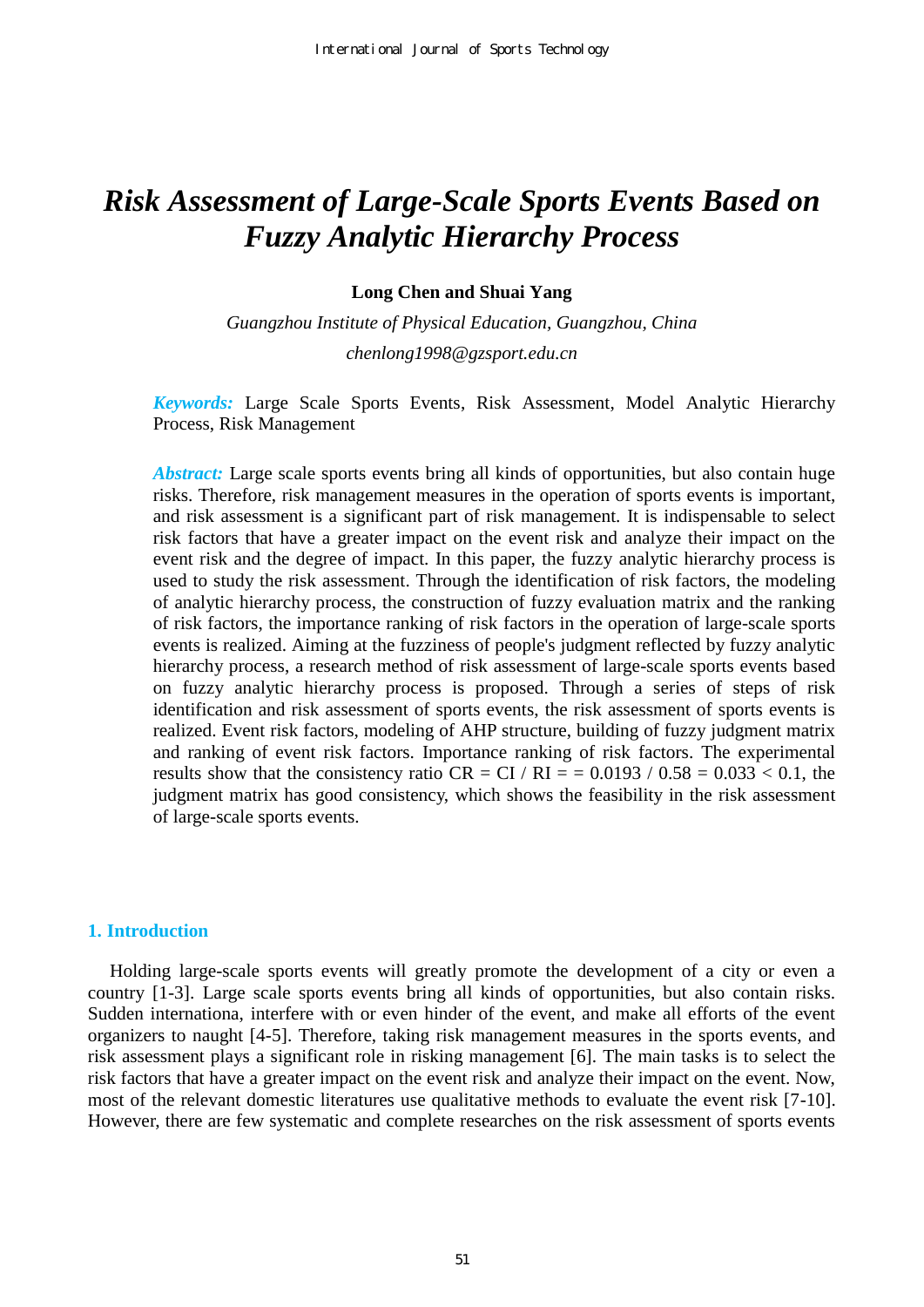with the method of quantitative research. Due to the lack of necessary data support in the risk assessment process, the event organizers can only make decisions based on their own experience, which to a certain extent affects the accuracy and effect of the decision, making the research less convincing. FAHP is a qualitative and quantitative method. The idea and method of fuzzy mathematics are introduced into analytic hierarchy process, which is a decision-making tool instead of magnetic bearing analysis. Its main advantage is that it can better reflect the fuzziness of human judgment [10-13]. Fuzzy analytic hierarchy process is inestimable. However, in sports management, there are few applications [14]. On this basis, through the comparison of the two, judge the relative importance of each level of elements, and get the weight of each element in the comprehensive evaluation. Finally, the comprehensive evaluation is carried out according to the membership degree.

In this paper, the fuzzy analytic hierarchy process is introduced into the risk management, and a risk assessment method based on the analytic hierarchy process is proposed, which verifies the feasibility of this method in the risk assessment. Through the identification of risk factors, the modeling of analytic hierarchy process, the construction of fuzzy evaluation matrix and the ranking of risk factors, the importance ranking of risk factors in the operation of large-scale sports events is realized. Aiming at the fuzziness of people's judgment reflected by fuzzy analytic hierarchy process, a research method of risk assessment based on fuzzy analytic hierarchy process is proposed. Through a series of steps of risk identification and risk assessment of sports events, the risk assessment of sports events is realized. Event risk factors, modeling of AHP structure, building of fuzzy judgment matrix and ranking of event risk factors. Importance ranking of risk factors. The experimental results show that the consistency ratio  $CR = CI/RI = 0.0193 / 0.58 = 0.033 < 0.1$ , the judgment matrix has good consistency, which shows the feasibility and applicability in the risk assessment .

The structure is as follows. The first part introduces the background and significance of the topic, as well as the work and organizational structure of this paper. The second part introduces the related work, as well as the establishment of AHP structural model ; the importance of risk factors. The third part selects the data collection and experimental steps of experts and ordinary people; the fourth part introduces the result analysis of risk assessment of large-scale sports events, compares two methods, and finally analyzes the risk with fuzzy algorithm; the fifth part is the overview of risk management.

# **2. Proposed Method**

#### **2.1 Related Work**

Ramin RAVANGARD identified and ranked factors affecting the development of military hospital beds, and established the model by analytic hierarchy process. The application study was conducted in 2016 using a hybrid approach in Iran. The sample includes experts in the field of military medical systems. The acquired data was analyzed using MAXQDA 10.0 and expert selection 10.0 software. Geographic location, demographic status, economic status, health status, medical institutions and organizations, financial and human resources, laws and regulations, and the military nature of employees all have an impact on the development of military hospital beds. The client's military objectives  $(S = 0.249)$  and economic status  $(S = 0.040)$  were awarded the highest and lowest priorities, respectively. In order to maintain the dignity of the military, provide direct medical services to the military, and according to its role in the crisis and the need to maintain military security, per capita beds are indispensable according to current laws, regulations and rules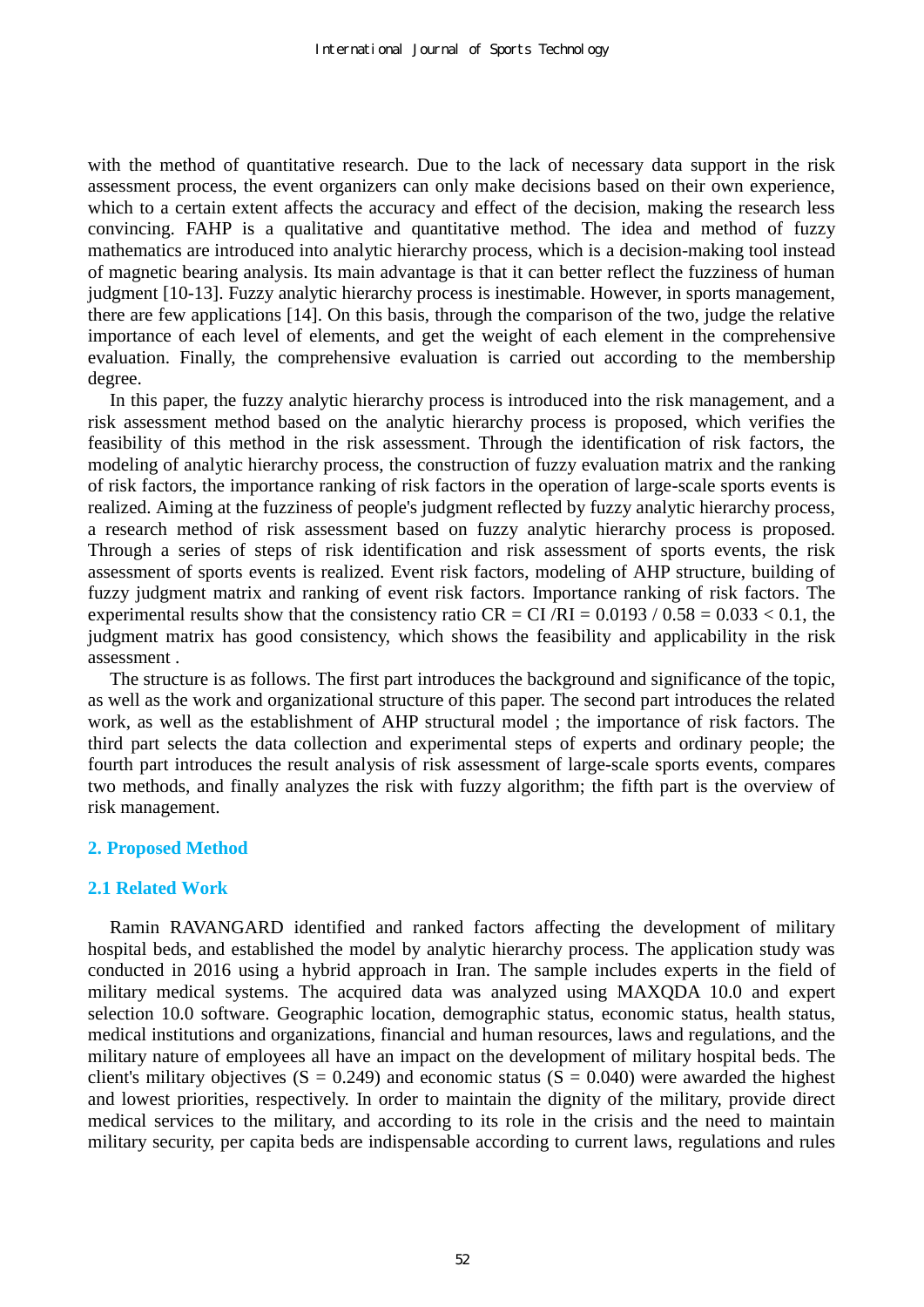# [15].

In the process of building bridges, there are many potential sources of risk, which may lead to the destruction of bridges, resulting in a large number of economic and personal losses. Therefore, during the construction process, bridge risk assessment should be strictly carried out to avoid bridge accidents and casualties. Jin Cheng proposed a fuzzy logic-based method that combines three-point scale fuzzy analytic hierarchy process (FAHP) with fuzzy logic and fuzzy set theory to form a single integrated method. The method uses the three-point scale FAHP method to identify and rank different risk factors, and uses fuzzy logic and fuzzy set theory to process inaccurate data sets with non-statistical information. After expounding the concept and steps of the FAHP method based on the three-point scale, it is applied to the risk assessment of the Azhai Suspension Bridge with a main span of 1176m. The results show that the method is more effective in bridge construction risk assessment [16].

Occupational health and safety involves systematic research designed to protect employees from the harmful conditions that can be caused by various causes when working in the workplace. Unlike the literature, Ilbahar Esra adopted a new comprehensive evaluation method: The Pythagorean fuzzy proportional risk assessment (PFPRA), including Fine Kinney method, The Pythagorean fuzzy analytic hierarchy process and fuzzy inference system. The main difference between these methods is that the integration of these methods provides a more accurate risk assessment. The method is applied to the risk assessment of the excavation process at the construction site. It was compared with the Pythagorean fuzzy failure mode and impact analysis (PFFMEA). The results show that the method can reflect the ambiguity of the decision process and produce reliable information results [17].

#### **2.2 Analytic Hierarchy Process**

# (1) Analytic hierarchy process

The overall process of AHP is to treat a more complex target as a system, and divide it into appropriate levels through layer-by-layer decomposition. On the basis of establishing the comparative judgment matrix, the fuzzy method is used to process the qualitative indicators, and the results of single item sorting and total sorting at each level are obtained, which is convenient for the next objective problem work or evaluation behavior selection and evaluation.

- (2) Basic steps of the analytic hierarchy process
- 1) Establish a hierarchical analysis structure model

On the basis of in-depth understanding of the problem to be analyzed, the factors affecting the target problem are divided into the target layer, the criterion layer and the factor layer from top to bottom. The sublayer affects the parent layer, and the factors in the same layer should not interfere with each other. The target layer is the target problem that needs to be analyzed. The criteria layer is a decomposition of the target problem and can be divided into several small levels. The factor layer is the last layer, which is mainly based on the formation of more specific factors in the criteria layer to describe the problem. The accurate judgment of the target problem cannot be separated from the appropriate hierarchy. The levels determined according to different target issues are slightly different. The relationship between the levels should be very clear, and the number of factors at each level should be controlled. Otherwise, when constructing the judgment matrix, the calculation amount will affect the construction result. The hierarchical analysis structure model is shown in Figure 1.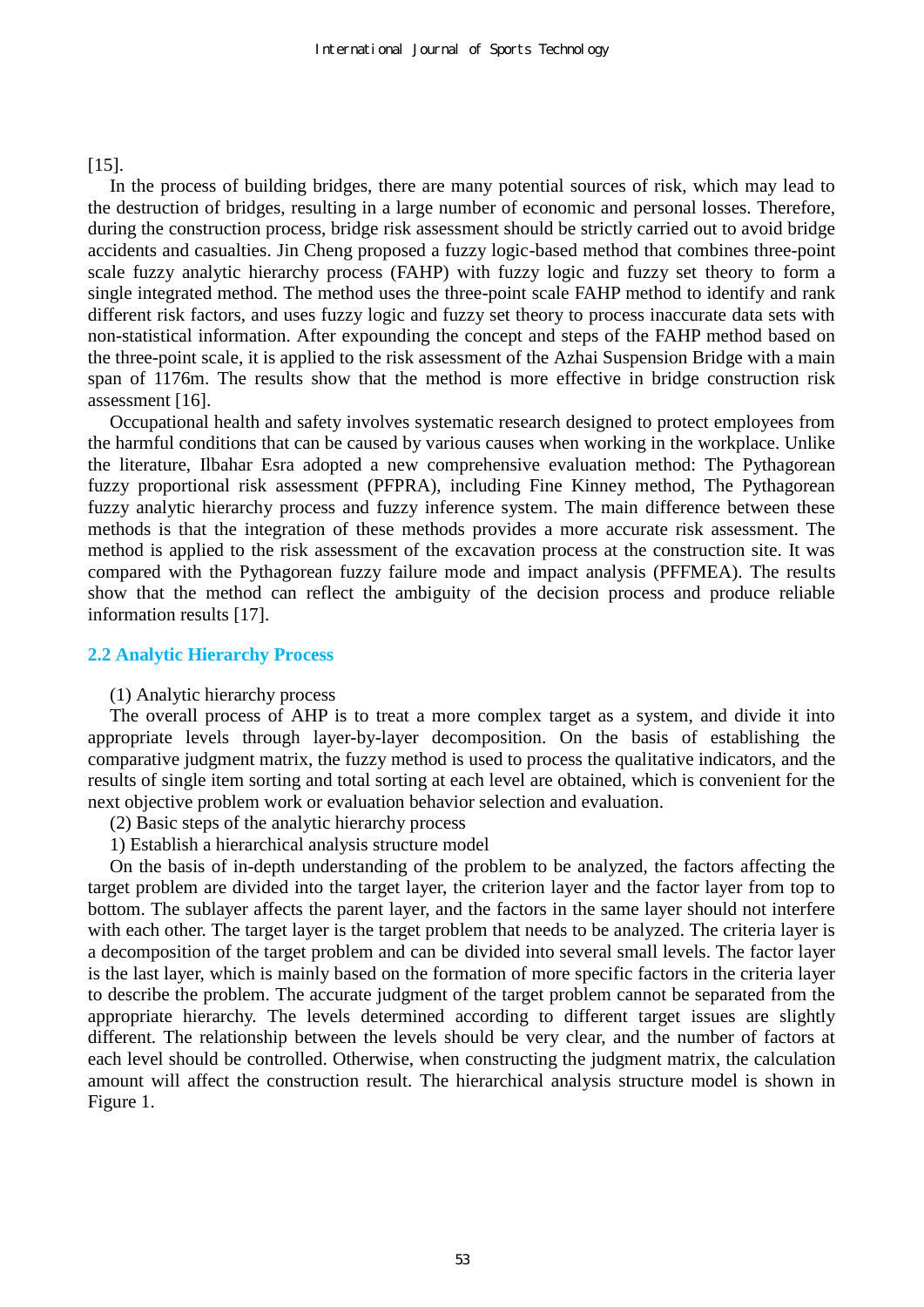

*Figure 1: Hierarchical model diagram* 

2) Constructing a comparison judgment matrix

According to the judgment experience of the subject, the T.L.Saat 1-9 scale method is used to compare the indicators of the same level, and the scale value is determined according to the relative importance, and the comparison judgment matrix is constructed, as shown in Table 2. The 1-9 scale method is shown in Table 1.

| Scaling       | meaning                                                              |
|---------------|----------------------------------------------------------------------|
|               | Expressing equal importance compared to two factors                  |
|               | One factor is slightly more important than the other                 |
|               | One factor is significantly more important than the other            |
|               | One factor is more important than the other                          |
|               | One factor is extremely important compared to another                |
| 2, 4, 6, 8    | Indicates the intermediate value of the above two adjacent judgments |
| 1, 1/2, , 1/9 | The degree of importance of the latter compared to the former        |

*Table 1: Scale Measurement Table* 

|  | Table 2: Pairwise comparison judgment matrix |  |
|--|----------------------------------------------|--|
|  |                                              |  |

| . .            |            | D <sub>o</sub> | $\cdots$ | $\mathbf{p}_{n-1}$ | ້ົ້າ     |
|----------------|------------|----------------|----------|--------------------|----------|
| ╜              |            | $a_{12}$       | $\cdots$ | $a_{1(n-1)}$       | $a_{1n}$ |
| $\mathbf{v}_n$ | $1/a_{1n}$ | $1/a_{2n}$     |          | $1/a_{(n-1)n}$     |          |

In the matrix shown in Table 2, the values of all elements are greater than 0, and the values of the upper and lower triangles corresponding to the matrix transposition are reciprocal. For the nth order judgment matrix, the elements on the main diagonal are all 1. In general, the entire decision matrix can be obtained by finding the scale values of  $n(n-1)/2$  elements.

3) Calculation weight vector

The maximum eigenvalue of the judgment matrix and the corresponding eigenvector are calculated, and the eigenvector corresponding to the largest eigenvalue of the matrix is used as the weight vector by consistency. First, the largest feature,  $\lambda$  max of the matrix is obtained, and then the feature vector corresponding to the largest eigenvalue is obtained from  $BW = \lambda W$  max and then normalized. The calculation steps are as follows:

Calculate the product of the elements of each row of the judgment matrix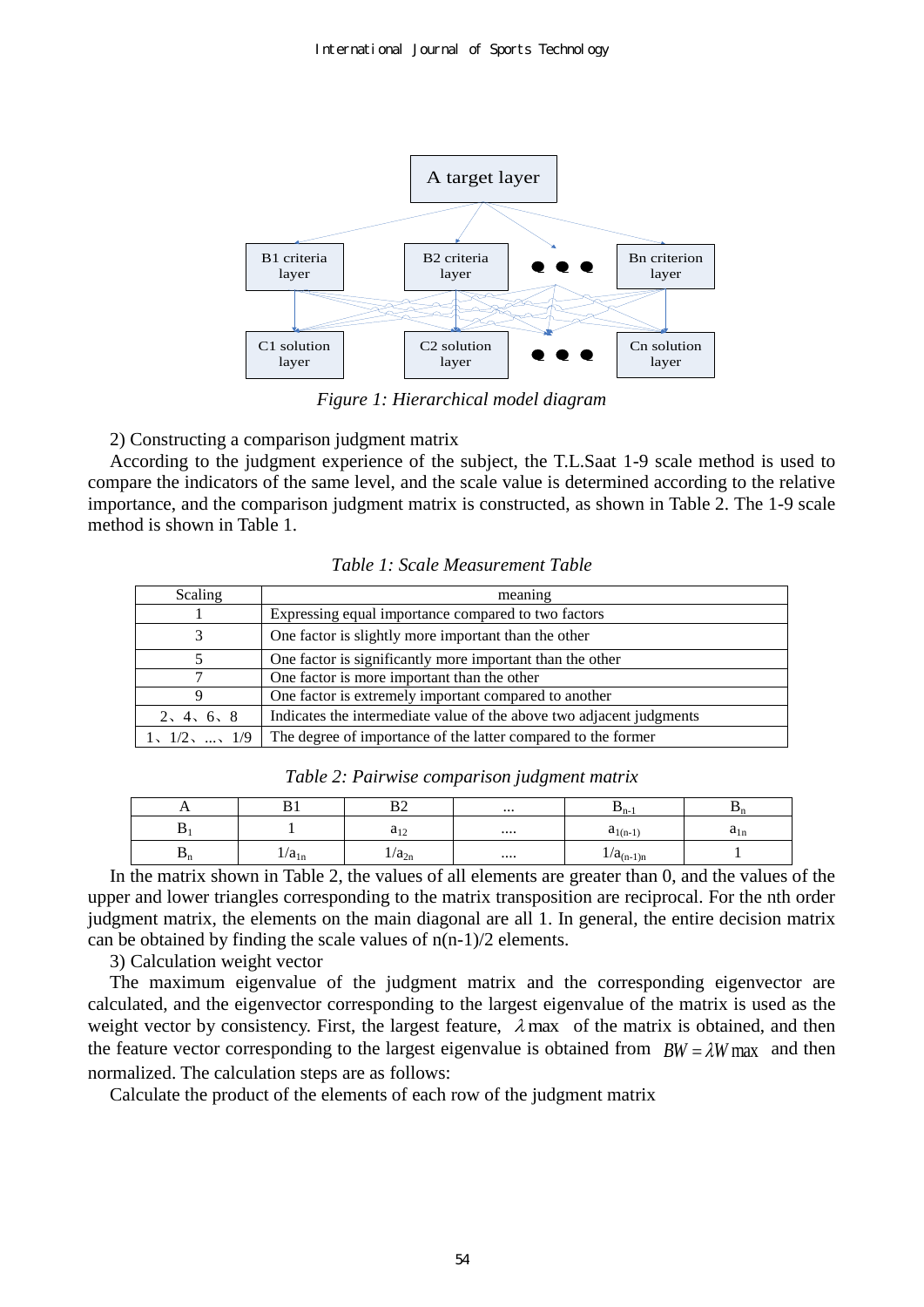$$
Mi = \prod_{j=1}^{n} a_{ij} (i = 1, 2, \dots, n)
$$
 (1)

Calculate the nth root of each  $M_i$ 

$$
W_{i} = \sqrt[n]{M_{i}}
$$
 (2)

Feature vector  $\overline{W} = (\overline{W}_1, \overline{W}_2, ..., \overline{W}_n)^T$  After normalization, the corresponding weight coefficient can be obtained. The formula is:

$$
W_i = \frac{W_i}{\sum_{j=1}^n \overline{W}_j}
$$
\n(3)

4) Consistency test

The purpose of the consistency check is to determine whether the constructed matrix is recognized by the evaluation subject, so that the degree of deviation of the matrix from a certain criterion is within an acceptable range, and the consistency check indicators CI and RI are used to judge whether the matrix deviates from the corresponding criterion. More, the specific steps are as follows:

Calculation of the maximum eigenvalue of the judgment matrix

$$
\lambda_{\max} = \frac{1}{n} \sum_{i=1}^{n} \frac{(BW)_i}{W_i}
$$
\n(4)

Computational consistency evaluation index

$$
CI = \frac{\lambda_{\text{m a x}} - n}{n - 1} \tag{5}
$$

Indicator RI corresponds to the value shown in Table 3:

*Table 3: RI Value* 

| $\mathbf{H}$ |      | -    |      |   | υ                  |      | ີ    |      | 1 V         |              | $\overline{\phantom{0}}$<br>$\overline{1}$ |
|--------------|------|------|------|---|--------------------|------|------|------|-------------|--------------|--------------------------------------------|
| . D"<br>K1   | - 12 | 0.58 | 0.90 | . | -<br>'⊿<br>$1.4 -$ | 1.36 | 1.41 | 1.46 | <b>4.49</b> | $-1$<br>1.JA | 1.64                                       |

If CR<0.1, the judgment matrix satisfies the consistency requirement, otherwise the judgment value needs to be adjusted until the consistency check is passed.

5) Calculate the total order of the hierarchy

The total ranking of the hierarchy refers to the weighting coefficient of the indicators of each level relative to the importance of the total target, and the consistency of the obtained combined weights needs to be tested. The formula is:

$$
CR = \frac{a_1 CI_1 + a_2 CI_2 + \dots + a_m CI_m}{a_1 RI_1 + a_2 RI_2 + \dots + a_m RI_m}
$$
\n(6)

If CR is less than 0.1, the overall arrangement indicating the hierarchy passes the consistency check. Otherwise, the value of the element with higher consistency ratio in the judgment matrix needs to be re-adjusted.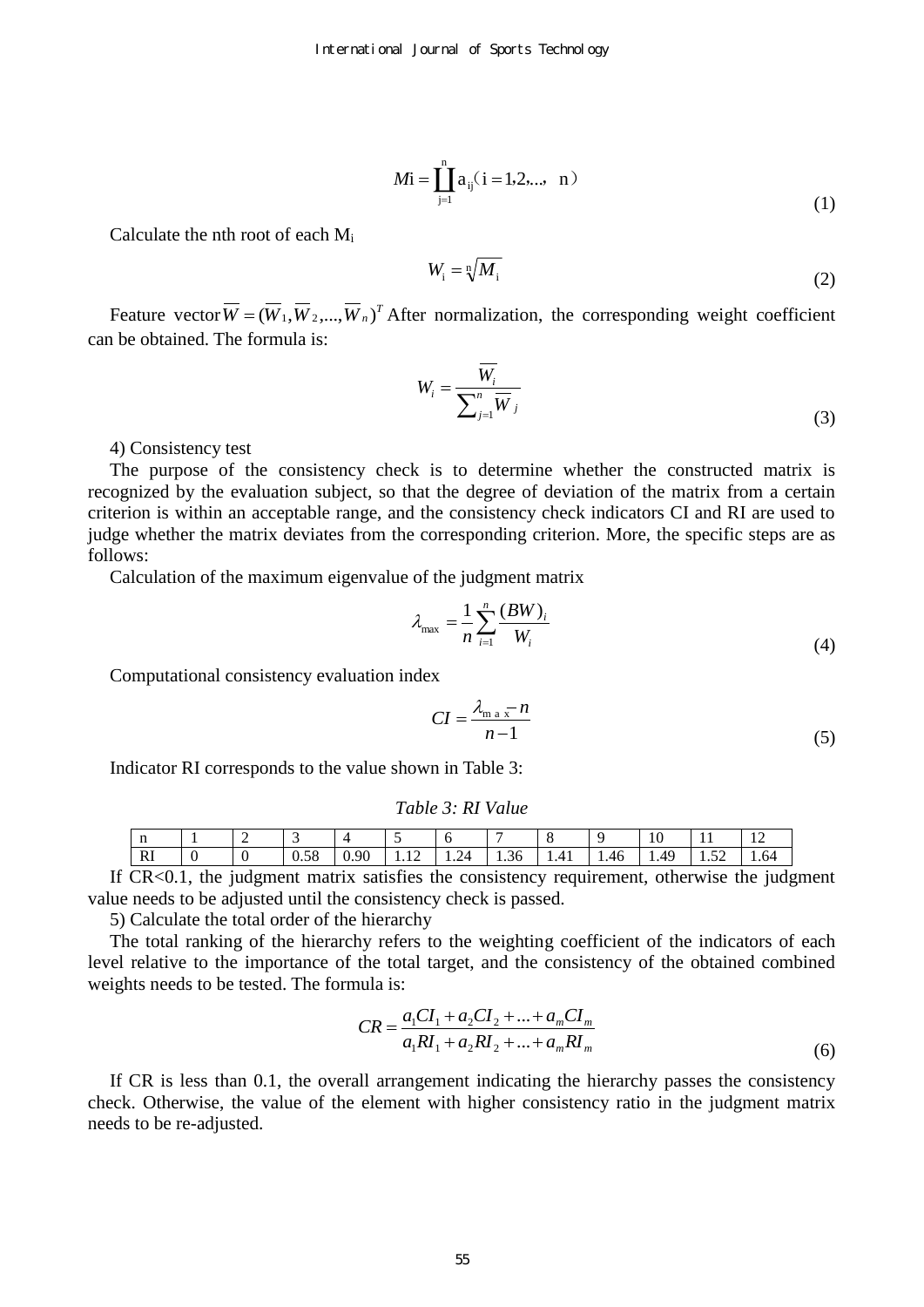#### **2.3 Construction of Fuzzy Complementary Judgment Matrix**

The affiliation between the levels is determined. Suppose the above element  $B_i(i=1,2,3)$  is the standard, and the next dominant element is  $C_i(i=1,...6)$ , in order to find the criterion  $B_i(i=1,2,3)$ The relative importance and give the weight of the next element  $C_i(i=1,...6)$ . The main task of this step is to conduct a questionnaire survey of experts. The relative importance of  $C_i$  and  $C_j$  is compared according to criterion  $B$ , (i=1,2,3). The value refers to its meaning table. Ratio formed according to the fuzzy scale in  $B_{ij}$  should meet the following requirements:

$$
B_{ij}+B_{ji}=1
$$
 (7)

$$
B_{ii}=0.5\tag{8}
$$

$$
0 < B_{ij} < 1, i, \quad j = 1, 2, \dots, n \tag{9}
$$

It is worth noting. Since fuzzy analytic hierarchy process (AHP) is a method. a few experts (3-5 people) can construct a representative matrix. Therefore, representativeness and try to choose more scholars in sports events. there are methods for dealing with the group pair judgment matrix: to determine and combine the group weight; to integrate judgment matrix.

## **2.4 Ranking of Importance of Each Risk Factor**

Hierarchical single item ordering refers to calculating the weight of the order of importance of each factor related to the level according to the fuzzy complementary judgment matrix. Hierarchical single order can be attributed to the calculation of the eigenvalues and eigenvectors of the judgment matrix. Using the single-item sorting results at the same level, you can calculate the weight of the importance of each factor at that level. The weight vector is calculated by the least squares method (LVM) using the following formula

$$
W_i = \frac{1}{n} \left( \sum_{j \cdot i}^{n} B_{ij} + 1 - \frac{2}{n} \right)
$$
 (10)

(where n is the order of the matrix), if

$$
\sum_{j \in I}^{n} B_{ij} \le \frac{2}{n} - 1 \tag{11}
$$

The problem needs to be fed back to the expert to re-determine.

The ultimate goal of establishing a hierarchical model of risk factors for large-scale sports events is to obtain a ranking of the relative weights of each risk factor at the lowest level and the overall target level, that is, the order of importance of each risk factor. Thereby highlighting the importance of different risk factors and adopting measures. Ranking of risk factors is to use the results to calculate the weight of each factor of the level to the importance of the previous level. The weights should be synthesized layer by layer from top to bottom to get the final ranking of the highest level.

The first step is to make a single hierarchy. The hierarchical single ordering is based on the fuzzy complementary judgment matrix, and calculates the weight of the order of importance of each factor related to the level. The calculation of the eigenvalues and eigenvectors of the judgment matrix can be attributed to the summation problem. In this paper, the eigenvectors and eigenvalues of the matrix are calculated using matlab7.10.0. First, the matrix eigenvectors and the largest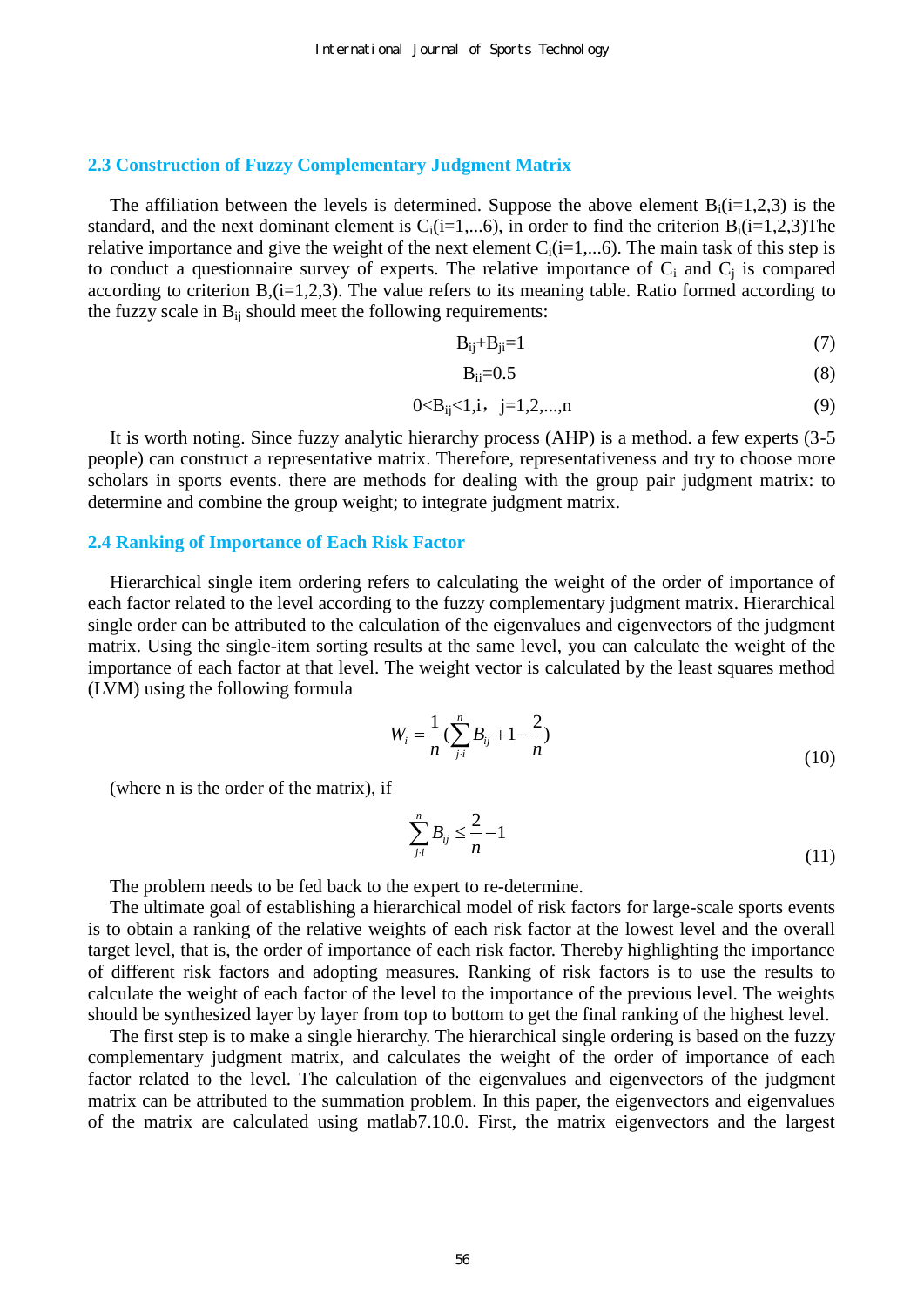eigenvalues are calculated. Third, in order to test their consistency, the consistency index CI needs to be calculated.

$$
CI = \frac{\lambda \max - n}{n - 1} \tag{12}
$$

When the judgment matrix has complete consistency, CI=0, the larger  $\lambda$  max $-n$ , the larger the CI, the worse the consistency of the matrix. In order to test whether the judgment matrix has satisfactory consistency, it is necessary to compare CI with RI. The average random index of RI consistency is shown in Table 4 below.

*Table 4: Average random consistency indicators for 1-8 order matrices* 

| Order number |      | . .  |      |      |   |      |               |      |
|--------------|------|------|------|------|---|------|---------------|------|
| $I_{\rm R}$  | 0.00 | 0.00 | 0.58 | 0.90 | . | 1.24 | $\sim$<br>ے ب | 1.71 |

When the matrix order is greater than 2, the ratio of the consistency index CI of the judgment matrix to the same-order average random consistency index RI is the random consistency ratio of the judgment matrix, and is recorded as CR. when

$$
CR = \frac{CI}{RI} < 0.1\tag{13}
$$

The judgment matrix has satisfactory consistency, otherwise the judgment matrix should be adjusted.

## **3. Experiments**

#### **3.1 Data Set Acquisition Method and Experimental Data Set**

Questionnaires were used to investigate the risk factors of the international marathon. First, 100 samples were distributed on the spot as a common sense survey, and the sample was appropriately modified to form a final questionnaire. A total of 309 questionnaires were distributed and 267 valid questionnaires were issued.

#### **3.2 Data Reliability and Validity Test**

#### (1) Reliability and reliability test of data

Data reliability refers to the degree of reliability of measurement data and conclusions. This paper chooses retest reliability as the criterion for reliability testing. The new retest method is to measure the same object twice before and after using a unified measurement method, and then use SPSS17.0 software to calculate the correlation coefficient based on the measured value. Through two measurements, the analysis was performed using spss statistical software, and the correlation coefficient r=0.97, indicating that the reliability is very good.

Data Validity and Validity Test Data validity test uses content validity, which refers to the suitability and logical consistency between measurement indicators and measurement targets. In order to ensure the validity and credibility of the data, the relevant experts are asked to analyze whether the test project is consistent with the original content and scope, and make a judgment to see if the test project better represents the original content. Organize according to expert opinions.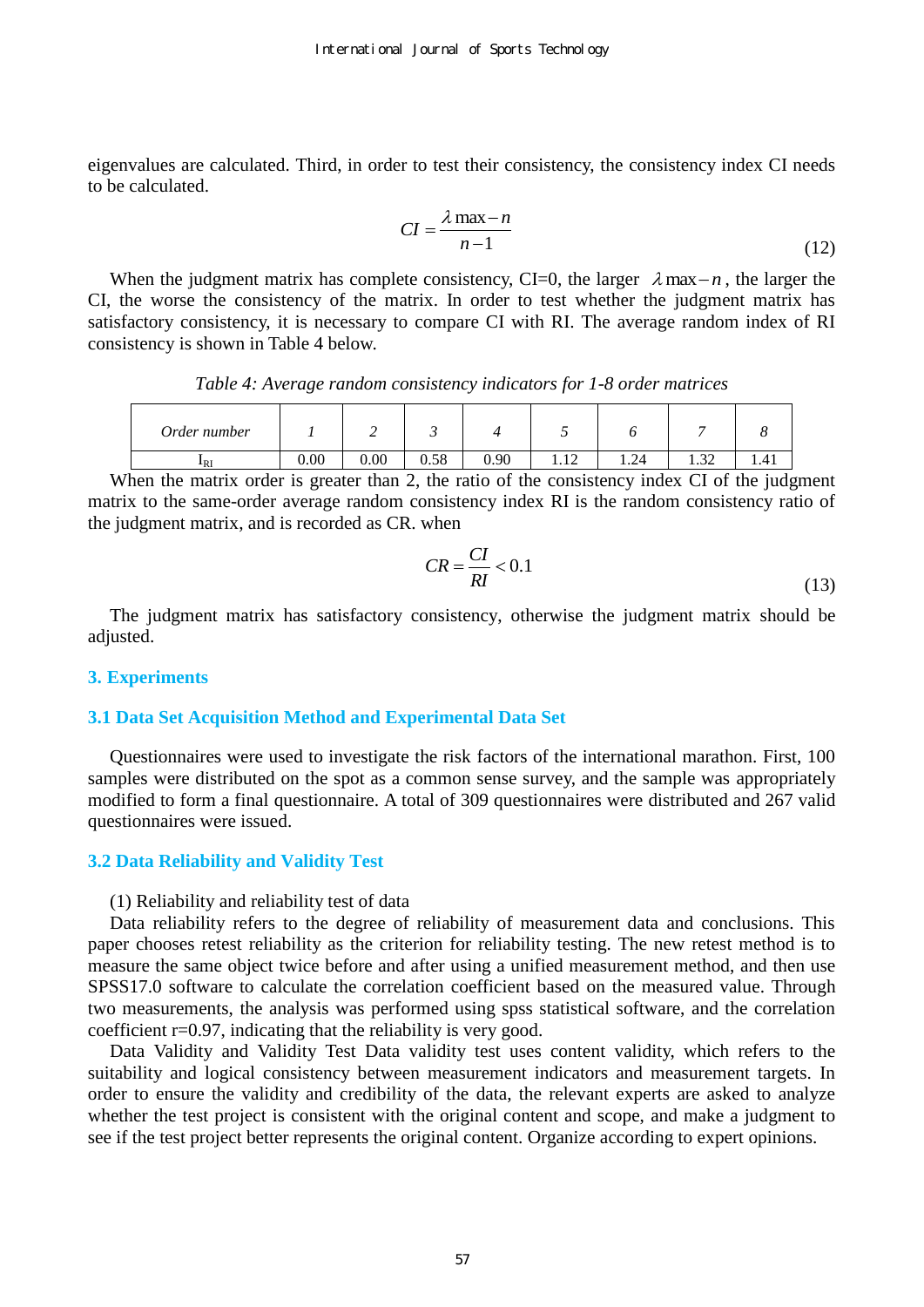*Table 5: Summary of Experts for Verifying Data Content Validity* 

| Technical titles | professor | Associate Professor | total people |
|------------------|-----------|---------------------|--------------|
| Number of people |           |                     |              |
|                  |           |                     |              |

According to the five criteria (suitable for 10 points, more suitable for 8 points, generally 6 points, not suitable for 4 points, very unsuitable for 2 points), the validity of the surveyed data is tested from three aspects: content design, structural design and difficulty. The result is ideal.

# **3.3 Test Procedure**

1) Using fuzzy AHP to determine the weight of network financial risk indicators, the first is to establish a hierarchical structure. The hierarchy generally includes a target layer, a criteria layer, an indicator layer, and even a sub-indicator layer.

2) Construct a fuzzy judgment matrix. The fuzzy judgment matrix refers to the matrix formed after the establishment of the hierarchical structure. It is necessary to determine the importance of the factors at the next level that affect a certain factor, and determine the importance score by comparing the two factors and fill in the matrix. The model is assigned in a 1-9 scale, as shown in Table 6:

*Table 6: 1-9 scale method* 

| Scaling | Meaning                                       | Scaling        | Meaning                             |
|---------|-----------------------------------------------|----------------|-------------------------------------|
|         | i, j two elements are equally important       | 9              | The <i>i</i> element is more        |
|         | The i element is slightly more important than | 2              | important than the <i>j</i> element |
|         | the <i>i</i> element                          | $\overline{4}$ | The intermediate value of           |
|         | The i element is significantly more important | 6              | the above adjacent                  |
|         | than the j element                            | 8              | judgments represents the            |
|         | The i element is more important than the I    |                | ratio of the importance of j        |
|         | element                                       |                | to i                                |

3) Check the consistency of the fuzzy judgment matrix. Corresponding adjustments are made to the fuzzy judgment matrix that does not satisfy the consistency. According to the nature of the fuzzy consistent matrix, the specific steps for checking and adjusting the consistency of the matrix are as follows:

In order to determine an element with high precision and accurate importance score, such as factor i, the importance scores obtained are  $b_{i1}$ ,  $b_{i2}$ ,  $b_{i3}$  up to  $b_{in}$ .

$$
w_i = \frac{\sum_{j=1}^{n} b_{ij}}{na_i} + \frac{1}{n} - \frac{1}{2a_i}, i = 1, 2, ..., n
$$
 (14)

4) Overall layout of the plane. On the basis of hierarchical single ordering, the relative importance weights of each factor in the index layer relative to the target layer are calculated. The weight value is the product of the weight of each indicator relative to the criteria layer and the weight of the criteria layer relative to the target layer.

# **4. Discussion**

# **4.1 Analysis of Data Survey Results**

Through the comparative analysis of the survey results, we can find that the most significant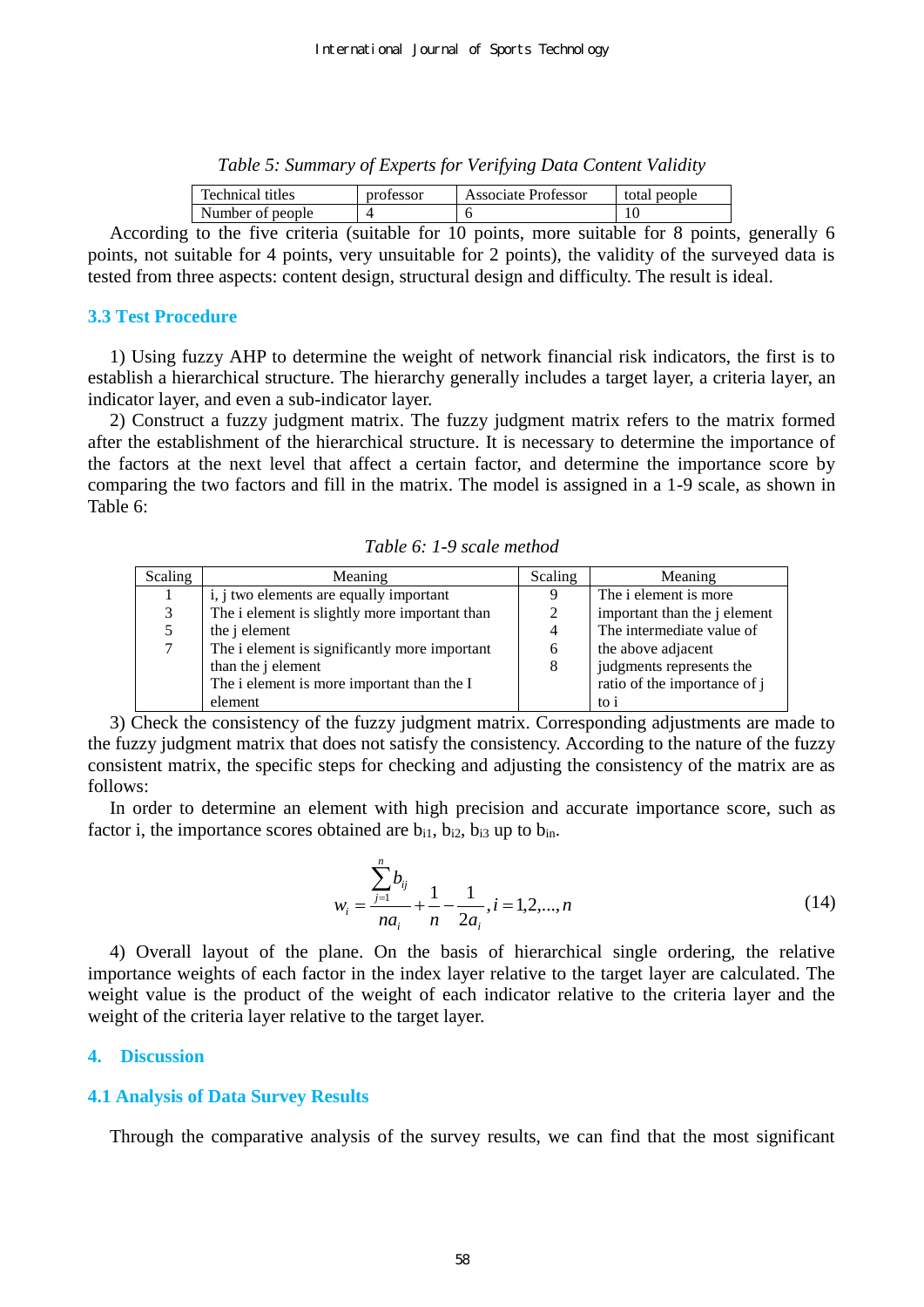impact of the international marathon is the destruction of the surrounding environment around the island road, the chaos caused by many people and the chaos of the streets; the second is that the city is located on the hot and humid sea, and the climate is rainy, giving the game Inconvenience; third, the bicycle collided with the running crowd during the game. See Figure 2 for details.



*Figure 2: Schematic diagram of the risks that the general public believes in the international marathon* 

During the investigation, it was found that in the crowded competition, it was the high incidence of criminals. Some viewers or tourists who are concerned about the game suffered losses during the course of watching the game. Although the media reported fewer such incidents, the existence of these human factors did undermine the normal and orderly development of the game.

On the other hand, according to the data of the questionnaire survey, experts and scholars mostly summarize the risks of international marathon events as: organizational risk, operational risk, personnel risk and so on. See Figure 3 for details.



*Figure 3: Experts or scholars believe that the risk of the international marathon*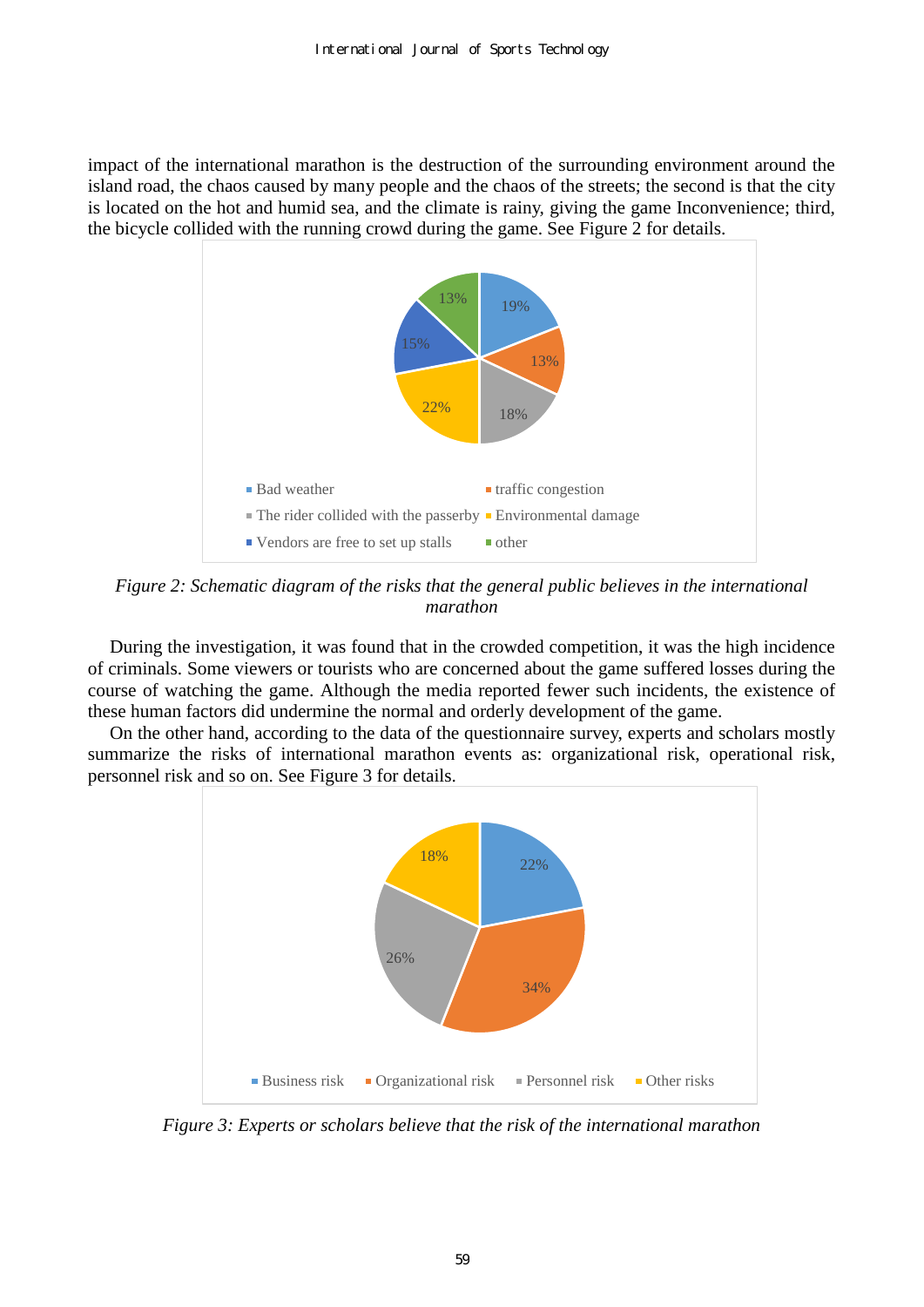# **4.2 Construction of the Hierarchical Model of Risk Factors in International Marathon Competition**

The organizational risk in the so-called event is the time of the marathon, the venue arrangement, and the command and dispatch of the relevant personnel. The reason why it is listed as a risk is because there are both professional long-distance runners and non-professional runners who participate in the international marathon. During the game, the distance, time and rhythm of the game are different. Although professional marathon runners and non-professional athletes were placed separately during the competition, the collision between them was inevitable, resulting in collisions and crowding, which made the game unsuccessful. In addition, the marathon is a long-time exercise involving distance coaches. In addition to testing the athlete's competitive level, there are technical problems in the water supply for the athletes during the long-distance running. It is not advisable for staff to open the water bottle too early or too late to pour water for the athletes. This will cause unnecessary trouble for the athletes' competition, such as not adding water in time. Some staff even handed the whole bottle of mineral water to the athletes. The athletes ran while drinking during the game. Finally, the water bottle and the remaining water were discarded on the beautiful runway, which not only damaged the urban environment, but if the athletes did not careful stepping on it can also cause an accident. The operational risk of the marathon is mainly the economic loss caused by the disobedience of the organizing committee in the event financing process. Prior to the previous marathon, due to the subjective reasons of the company, there was also a situation in which the sponsorship agreement was not fulfilled. The risk of personnel is not only the management and office staff of the marathon itself, but also the athletes and marathon participants of the international marathon. For example, an entrant fails to arrive at the scene in time or suffers an accidental personal injury. In the process of sports competition, sprains, equipment damage, bruises and other problems will inevitably occur. The athletes' body cannot adapt to the hot and humid climate and cannot withstand heatstroke or collapse. Because in addition to a few professional runners, most international marathon runners are marathon enthusiasts, have not received marathon training, and some do not even have the physical and psychological qualities of marathon running. Because the international marathon has strong national participation, if the group project happens, it will hinder the whole process of the event. Other risks involve a wide range of issues and will have a corresponding impact on the event, but the probability of occurrence is low. For example, with the increasing influence of the international marathon world, more and more international friends come to participate in competitions and sightseeing tours during the event. Due to ethnic and geographical differences, if the problem cannot be dealt with in a timely and effective manner, it will have a very bad impact on the event and the entire city. Through the questionnaire survey of various international marathon participants, we can simply summarize the risk factors of marathon and construct a hierarchical structure model of international marathon risk factors.

Finally, based on the above analysis of the international marathon, the specific problems existed were analyzed in detail, and the risk factor model of the hierarchical structure was re-analyzed and constructed under the overall basic framework of the international marathon. As shown in Figure 4.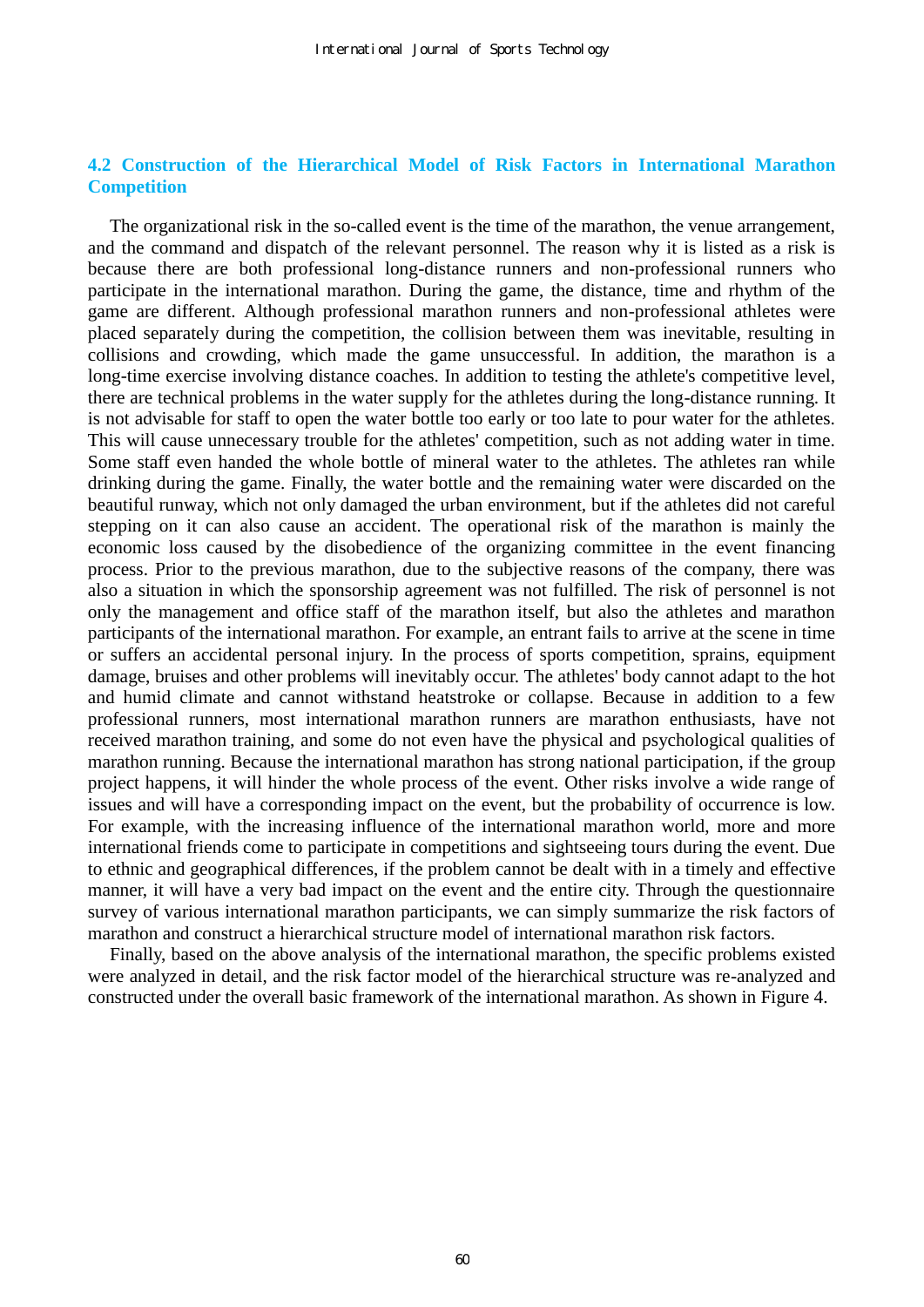

*Figure 4: Evaluation of key risk factors in the international marathon* 

# **4.3 Assessment of Key Risk Factors in the International Marathon**

According to the hierarchical analysis structure of the risk factors of international marathon in Figure 4, 10 experts and scholars were surveyed and interviewed, and the 1-9 scale method was used to obtain the matrix. When solving the fuzzy judgment matrix and hierarchical sorting, the data is processed by the mathematical software Matlab7.10.0, and the calculation module is obtained. The eigenvectors and the largest eigenvalues of the fuzzy judgment matrix and their corresponding weights are calculated, and the consistency index CI and the consistency ratio CR are calculated to check whether they are consistent.



*Figure 5: A-B fuzzy judgment matrix and weight* 

In the matrix given in Figure 5, the maximum eigenvalue can be calculated by mathematical software, and the consistency index can be calculated by using the formula.

$$
CI = \frac{\lambda \max - n}{n - 1} = 0.0193
$$
\n(15)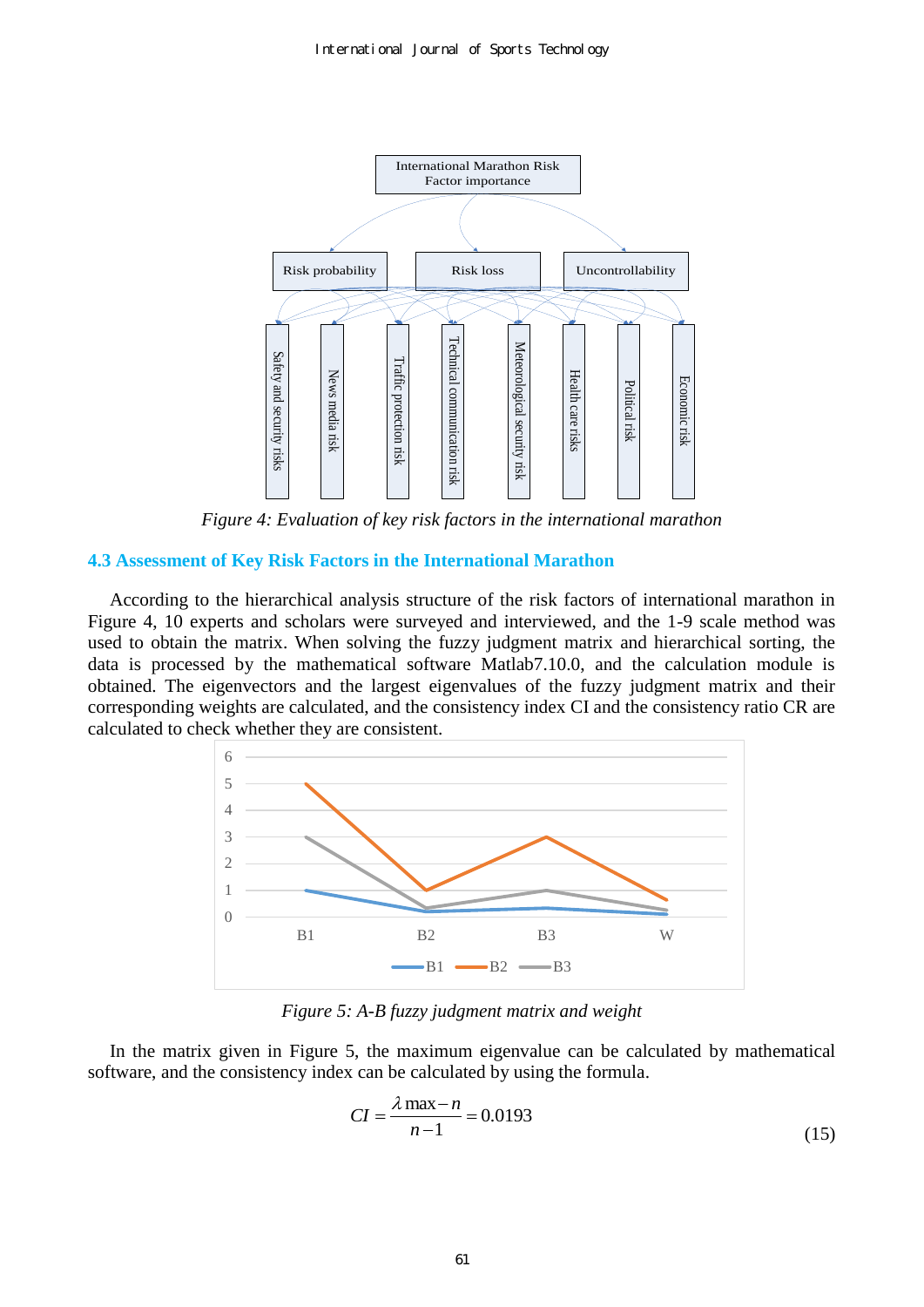Then, the consistency ratio  $CR = CI/RI = 0.0193/0.58 = 0.033 < 0.1$  (since the matrix is a third-order matrix, the value of RI should be 0.58 according to Table 4), and the judgment matrix has satisfactory consistency.

| $B1-C$         | $\rm C1$ | C2  | C3  | C4  | C <sub>5</sub> | C6  | C7 | C8  | W      |
|----------------|----------|-----|-----|-----|----------------|-----|----|-----|--------|
| C1             |          |     |     |     |                |     |    |     | 2.7687 |
| C2             | /4       |     |     | h   | 1/3            |     |    |     | 1.3465 |
| C3             | 1/6      | 1/5 |     |     | 1/5            | 1/3 | h  |     | 0.5910 |
| C4             |          | 1/6 | 1/3 |     | 1/7            | 1/5 |    |     | 0.2996 |
| C <sub>5</sub> | 1/3      | 2   |     |     |                |     |    | h   | 1.7115 |
| C <sub>6</sub> | 1/5      | 1/3 |     |     | 1/3            |     |    |     | 0.8838 |
| C7             | 1/8      | 1/8 | 1/6 | 1/3 | 1/7            | 1/7 |    | 1/3 | 0.1574 |
| $_{\rm C8}$    | /8       |     | 1/5 | 1/2 | 1/6            | 1/5 |    |     | 0.2415 |

*Table 7: Matrix between risk probability B1 and primary risk factor C and its weight* 

In the matrix given in Table 7, the maximum eigenvalue can be calculated by mathematical software, and the consistency index can be calculated by using the formula.

$$
CI = \frac{\lambda \max - n}{n - 1} = 0.1312
$$
\n(16)

Then the consistency ratio CR=CI/RI=0.1312/1.41=0.093<0.1 (since the matrix is an eighth-order matrix, according to Table 4, the RI value should be 1.41), the judgment matrix has satisfactory consistency.

Obtain the fuzzy matrix between risk loss b2 and risk loss b3 and first-level risk factor c, as shown in Table 8 and Table 9.

| $B1-C$         | C <sub>1</sub> | C <sub>2</sub> | C <sub>3</sub> | C4  | C <sub>5</sub> | C <sub>6</sub> | C7             | C8  | W      |
|----------------|----------------|----------------|----------------|-----|----------------|----------------|----------------|-----|--------|
| C <sub>1</sub> |                | 3              | 5              | ⇁   | 2              | 5              | 7              | 6   | 2.4654 |
| C <sub>2</sub> | 1/3            |                | 3              | 5   | 1/3            | 2              | 8              | 7   | 1.2014 |
| C <sub>3</sub> | 1/5            | 1/3            |                | 3   | 1/5            | 1/3            |                | 6   | 0.6684 |
| C <sub>4</sub> | 1/7            | 1/5            | 1/3            |     | 1/7            | 1/6            | $\overline{4}$ | 3   | 0.3489 |
| C <sub>5</sub> | 1/2            | 3              | 5              | ⇁   |                | 3              | 8              | 7   | 1.9258 |
| C <sub>6</sub> | 1/5            | 1/2            | 3              | 6   | 1/3            |                | ⇁              | 6   | 0.9909 |
| C7             | 1/7            | 1/8            | 1/7            | 1/4 | 1/8            | 1/7            |                | 1/3 | 0.1575 |
| C8             | 1/6            | 1/7            | 1/6            | 1/3 | 1/7            | 1/6            | 3              |     | 0.2417 |

*Table 8: Matrix between risk loss B2 and primary risk factor C and its weight* 

In the matrix given in Table 8, the maximum eigenvalue  $\lambda$  max = 8.9061 can be calculated by mathematical software, and the consistency index can be calculated by using the formula.

$$
CI = \frac{\lambda \max - n}{n - 1} = 0.1294
$$
\n(17)

Then the consistency ratio  $CR = C1/RI = 0.1294/1.41 = 0.0918 < 0.1$  (since the matrix is an eighth-order matrix, according to Table 4, the RI value should be 1.41), the judgment matrix has satisfactory consistency.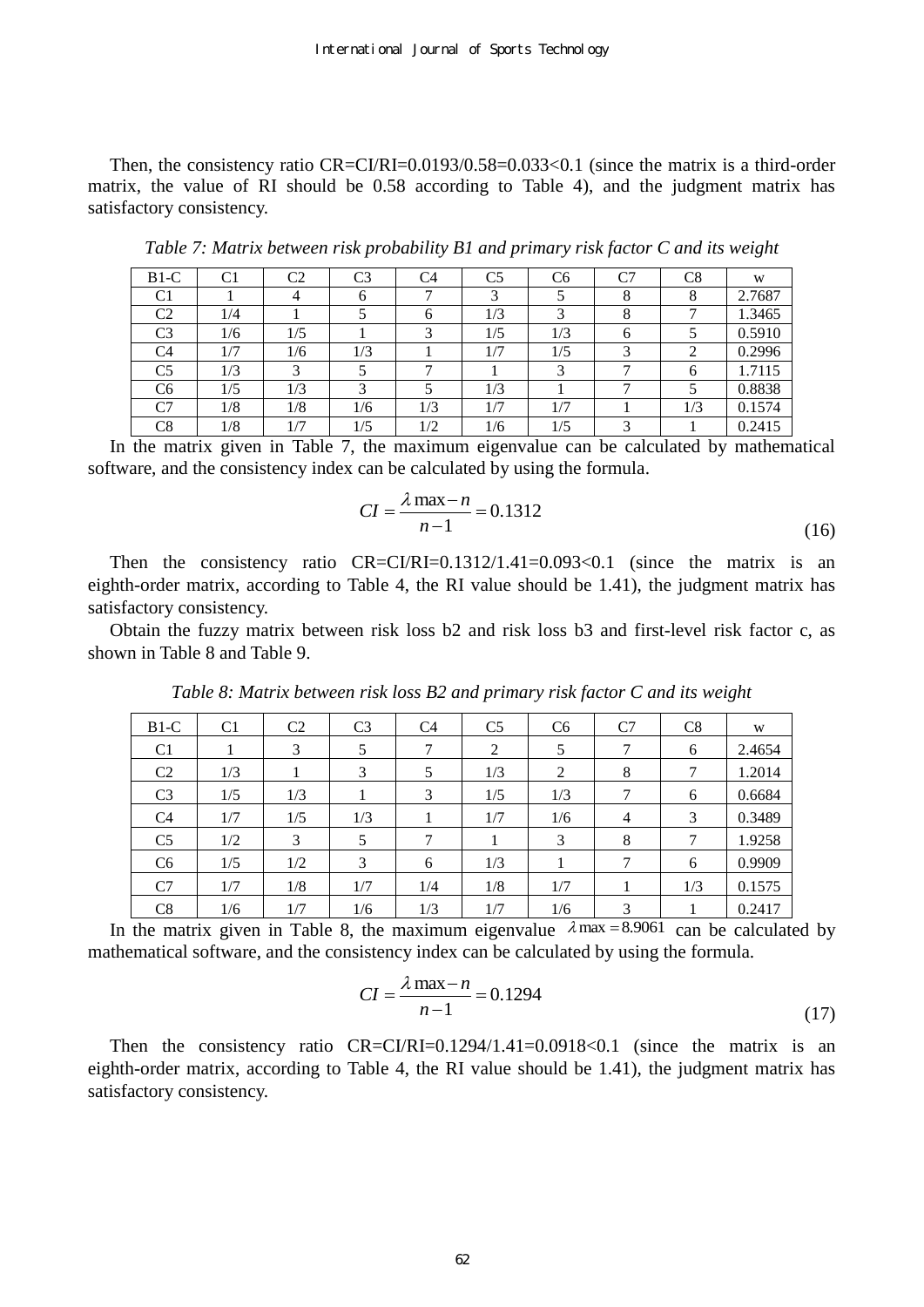| $B1-C$         | C <sub>1</sub> | C <sub>2</sub> | C <sub>3</sub> | C <sub>4</sub> | C <sub>5</sub> | C <sub>6</sub> | C7 | C8  | W      |
|----------------|----------------|----------------|----------------|----------------|----------------|----------------|----|-----|--------|
| C <sub>1</sub> |                | 3              | 6              | 8              | 2              | $\overline{4}$ | 7  | 6   | 2.4951 |
| C <sub>2</sub> | 1/3            |                | 3              | 5              | 1/3            | 2              | 7  | 6   | 1.1848 |
| C <sub>3</sub> | 1/6            | 1/3            |                | 3              | 1/6            | 1/3            | 6  | 4   | 0.6019 |
| C <sub>4</sub> | 1/8            | 1/5            | 1/3            |                | 1/6            | 1/4            | 3  | 2   | 0.3208 |
| C <sub>5</sub> | 1/2            | 3              | 6              | 6              |                | $\overline{4}$ | 7  | 6   | 2.0004 |
| C6             | 1/4            | 1/2            | 3              | $\overline{4}$ | 1/4            |                | 7  | 6   | 0.9541 |
| C7             | 1/7            | 1/7            | 1/6            | 1/3            | 1/7            | 1/7            |    | 1/3 | 0.1716 |
| C8             | 1/6            | 1/6            | 1/4            | 1/2            | 1/6            | 1/6            | 3  |     | 0.2712 |

*Table 9: Matrix between risk loss B3 and primary risk factor C and its weight*

In the matrix given in Table 9, the maximum eigenvalue  $\lambda$  max = 8.7409 can be calculated by the mathematical software, and the consistency index can be calculated by using the formula.

$$
CI = \frac{\lambda \max - n}{n - 1} = 0.1058
$$
\n(18)

Then, the consistency ratio CR=CI/RI=0.1058/1.41=0.075<0.1 (since the matrix is an eighth-order matrix, according to Table 4, the RI value should be 1.41), and the matrix is judged to have satisfactory consistency.

# **4.4 International Marathon Competition Risk Factor Ranking**

In Figure 4, the ranking of standard layer B relative to target layer A is actually the result of the overall ranking. The importance of the first-level risk factor C layer to the B layer is shown in Figure 6.



*Figure 6: Primary risk factor C-level importance ranking* 

The calculation of the weight of the i-th factor of the C-layer to the total target requires the use of a formula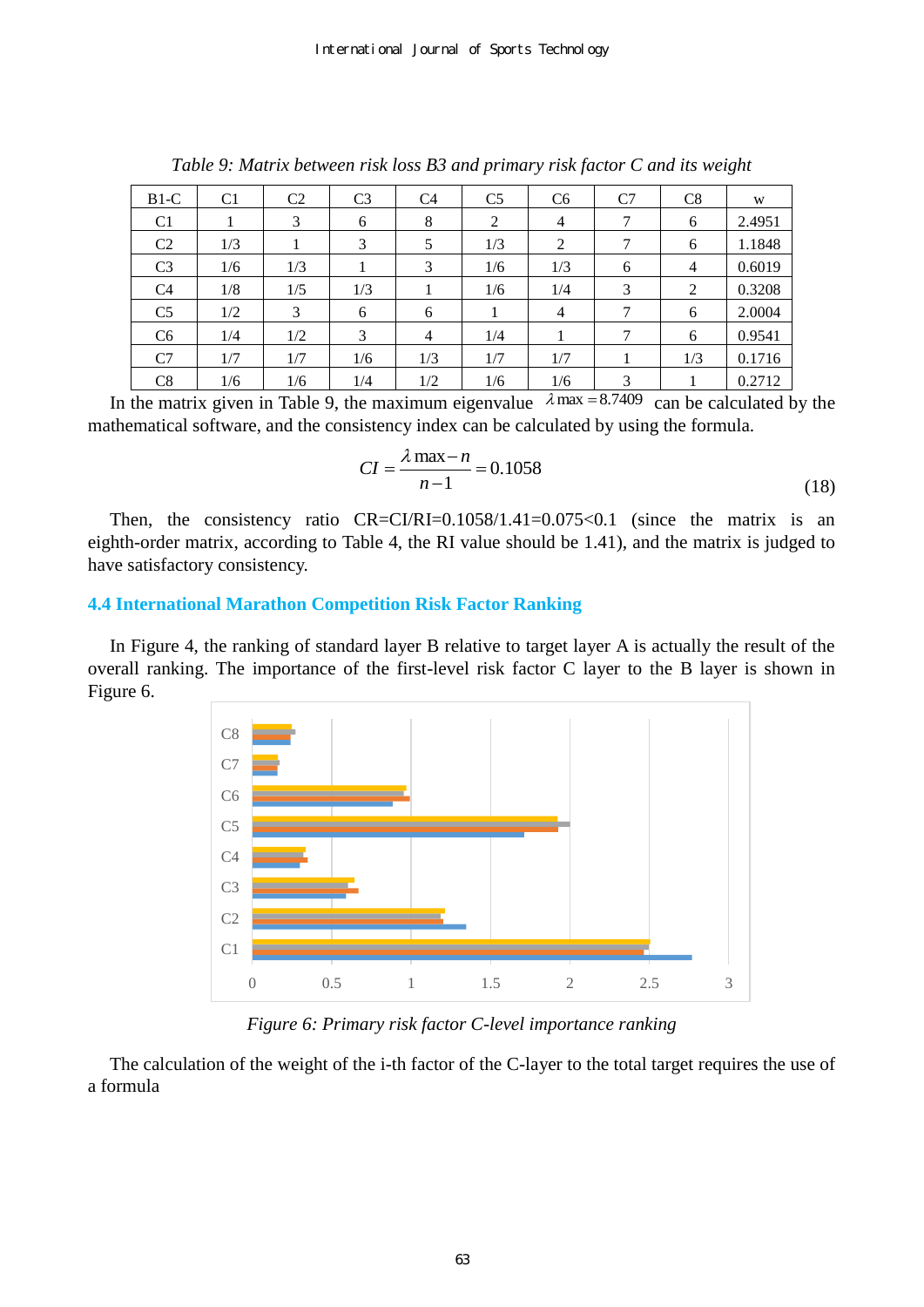$$
w = \sum_{j=1}^{m} a_j b_{ij}
$$
 (19)

In order to calculate the importance of the C layer, as shown in the above table, according to the different weights of the B-layer criteria, the order of importance of the first-level risk factor C is formed. It can be seen from the table that the main risks of the international marathon are still very important in the C1 safety category, the C5 level meteorological support category, and the C2 news media category. The last category is political and economic risk. Judging from China's current stable social and economic environment, it does not constitute a key factor affecting the international marathon, but it still needs to pay attention to these risks.

#### **5. Conclusions**

At present, the development of sports events, especially large-scale sports events, has become the core of the commercialization and marketization of the sports industry. However, in the process of commercialization and marketization, risks may occur at any time, and risks are invisible and ruthless. It will make the commercial interests of the event vanish, damage the image of the big event itself and the host city, and even cause huge losses to the event. With the development of China's sports industry, more and more large-scale sports events have been held. Only by better analyzing the types of risks of large-scale sports events and correctly assessing risks can we better prevent and avoid risks, and also help to establish a risk warning mechanism.

Introduces AHP into the risk assessment. On the basis of identifying the risk factors of sports events, the hierarchical analysis structure model of risk factors of sports events is established, and the judgment information of experts is described by fuzzy complementary judgment matrix. Meanwhile, because of the evaluation matrix, risk factors are sorted according to the comprehensive importance of risk occurrence probability, risk loss and risk uncontrollability, so that the event organizer can grasp the key points. Using this method to quantify event risk requires only experts and scholars to give two kinds of comparative judgment information in the field of event risk, which has strong operability. Finally, the fuzzy analytic hierarchy process (AHP) is applied to the risk assessment of large-scale sports events, which further illustrates the feasibility and applicability in the risk assessment.

Follows the basic principles of objectivity, fairness, feasibility, and scientificity in scientific research. Combined with the methods and theories of risk assessment, this paper deeply analyzes the risk factors that may occur in the process of large-scale sports events. The theoretical content of fuzzy analytic hierarchy process is introduced in detail. According to the theory of fuzzy analytic hierarchy process, the risk evaluation model of large-scale sports events is established. According to the risk assessment model of the established large-scale sports events, the magnitude of each risk was calculated and analyzed in detail. Applying fuzzy analytic hierarchy process to large-scale sports events is an extension of the field of fuzzy analytic hierarchy process and an exploration of risk assessment methods for large-scale sports events.

#### **References**

*[1] Mittal K, Tewari P C, Khanduja D. Productivity improvement under manufacturing environment using Shainin system and fuzzy analytical hierarchy process: a case study. International Journal of Advanced Manufacturing Technology, 2017, 92(1-4):407-421.*